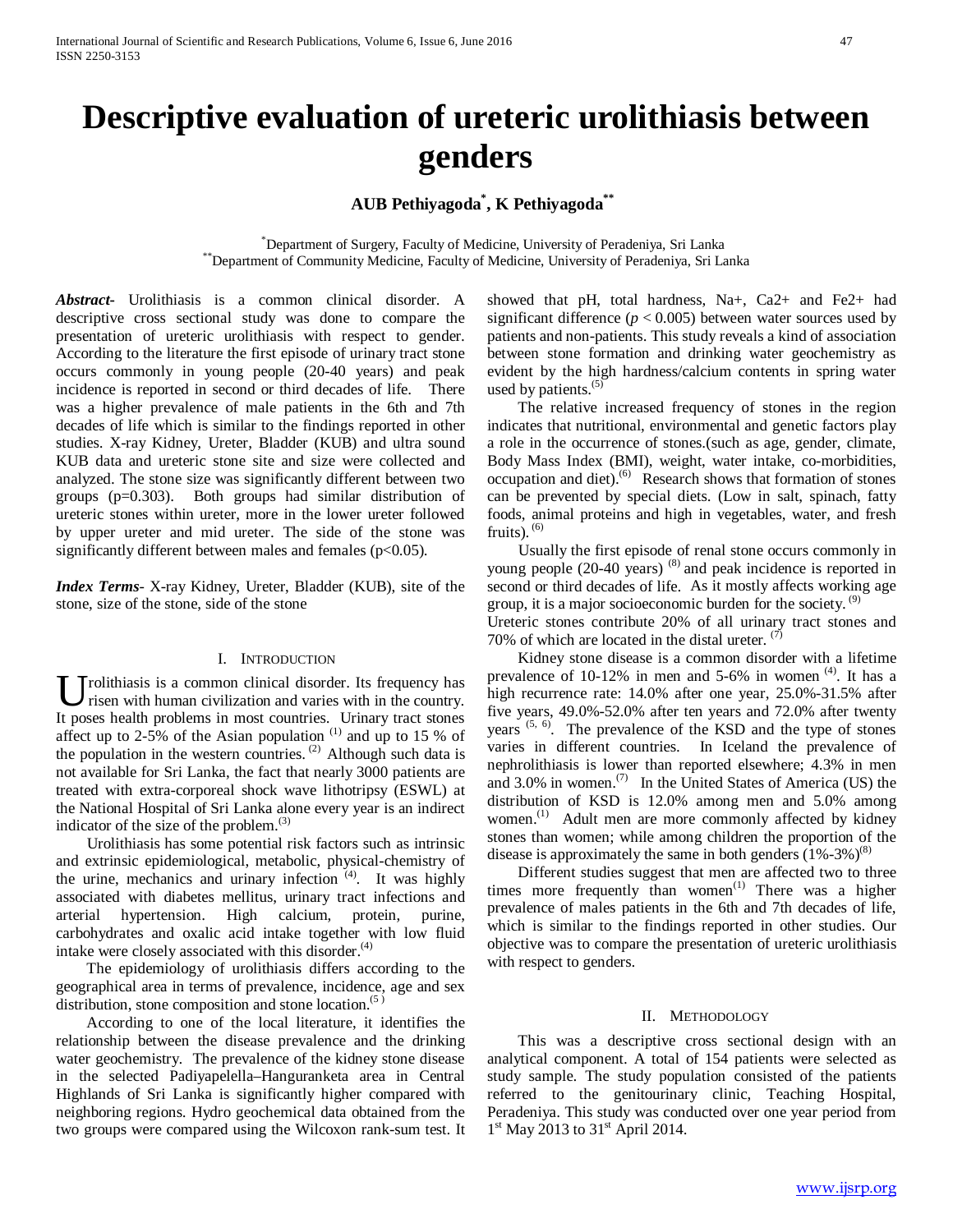Patients' demographic data, blood and urine investigations, X-ray Kidney, Ureter, Bladder (KUB) and ultra sound KUB data were recorded. Patients with metabolic etiologies such as hypocalcaemia, hyperparathyroidism and etc. were excluded. Ureteric stone site and size were collected and analyzed with independent sample t-test and chi-square test. Data were analyzed with descriptive statistics using statistical package for social sciences (SPSS) version 20.0

#### III. RESULTS

 A total of 154 participants (aged 20-75 years) were included in this analysis. Mean age of men was 39.07±11.82 and out of the sample 76% (n=117) were male. Mean age of women was 43.49 $\pm$ 14.97 and 24% (n=37) were female. (p=0.075).



**Figure 01- The description of the population by age and gender The most affected age group of men is 30-39 years.**



**Figure 02- The description of the population by age and gender The most affected age group of women is 40-49 years.**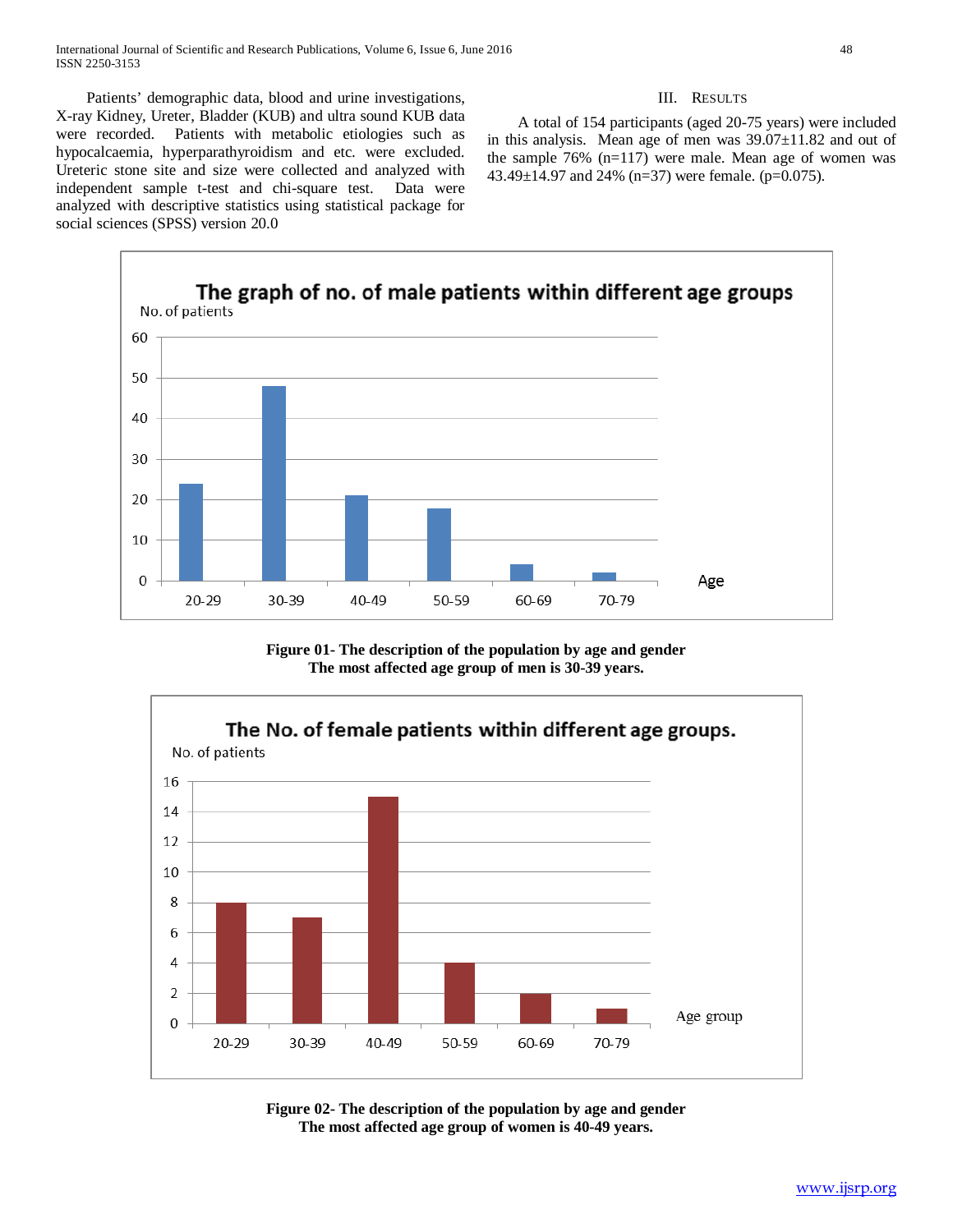Mean stone size in males and females were 7.19  $(\pm 3.05)$ mm and  $8.04(\pm 4.86)$  mm respectively. The stone size was significantly different between two groups (p=0.303). Both groups had similar distribution of ureteric stones within the ureter. More in the lower ureter followed by upper ureter and mid ureter. Location of the calculi in Males and females was lower as follows. Upper ureter 83, 24 and mid ureters 10, 28 and lower ureter 7 and 2 respectively.

 Out of 117 males 75 had left sided stones while remaining 42 had right sided. Out of 37 females 17 had left sided stones while the other 20 had right sided. The side of the stone was significantly different between males and females  $(p<0.05)$ .



### **Figure 03 – Description of the population by side of stone occurrence.**

 According to the obtained data, the prevalence of urinary stones in males was 76% and 24 % was in females. Other investigators have noted the higher proportion of males: Twinem (1937), 5: 3; Grossman (1938), 4: 1; Winsbury-White (1946), 3: 2; while Sutherland **(**1954) found the sexes to be almost equally represented with a ratio of 6: 5.  $(11)$ 

 The reason may be due to the differences of genetic factors, age, weight, water intake, occupation and diet between genders. Most of the male patients of this study were carpenters, farmers, drivers, labors and soldiers. All of these occupations are nonsedentary types. Hence they are hard workers and work outdoors. Due to less water consumption and sweating, urine gets concentrated in kidneys and urinary calculi can be formed.

 As this study, the size of the stones was larger in females than males. Smaller the size, it is capable of passing spontaneously or entering and getting impacted in the ureter. Hence it is symptomatic. Most of the male patients admit into hospitals due to this reason. Therefore the proportion between male to female will increase.

 According to the literature, males produced small calculi which were passed or at least were small enough to enter the ureter. Therefore higher incidence of ureterolithotomy can be seen in men.<sup>(11)</sup> While in women calculi were larger, it is difficult to pass and remain in kidneys Therefore high incidence of pyelolithotomy and can be identified among women. $(11)$ 

 This study reveals that the commonest age groups of stone disease of males were 20 to 29, 30 to 39 and 40-49 which included two-thirds of all patients. The average ages of stone disease of males were 30-39. For females stone disease was evenly spread from 20 to 49 years of age. The average age of onset was 40-49 and that was slightly later for women than men.

 Side of the ureteric stone is significantly different between genders with males on left and females on right. However, according to the literature females have more stones on the left side than men. It is suggested that this was due to the proximity of the left urinary tract to the perivenous lymphatic draining genital tract infections. Female have more chance for infections. Infections may also a risk factor for genesis of stones.  $(11)$ However further research is needed to evaluate this statement and to understand the underling pathophysiology.

 Comparison of the single and recurrent stone-forming patients showed that recurrent stone formation occurred more frequently in males, and that usually small calculi were formed, capable of passing spontaneously or entering and getting impacted in the ureter. $(1)$ 

 And also the literature says that the group of patients with a single stone had an equal sex ratio with males and female. (10) Single and recurrent stone-forming patients differed in sex ratio, in the incidence of spontaneous passage and operation, and in their relationship to chronic infection. These factors suggest that different etiological factors may be involved in these groups.  $(10)$ 

 In this investigation the high proportion of males with recurrent calculi was related to the occupational liability of the male to severe stress. It is known that women have a higher incidence of hyperparathyroidism than men: this applied in the present survey but the numbers were too small for significance. The marked difference in sex ratio between the idiopathic patients with a single stone and those with recurrent stones has been discussed, the single stone-forming patients being equally distributed between the sexes while patients with recurrent stone had a male/female ratio of  $2.8:1$ .  $(11)$ 

 The sex distribution, the various operations might be expected to follow the overall sex ratio of two males to one female. However, this ratio applied only to partial nephrectomy. Nephrolithotomy had a higher incidence among women than was expected and Pyelolithotomy even more so. Ureterolithotomy was predominantly an operation of males especially among idiopathic recurrent stone-forming patients. (11)

#### IV. CONCLUSION

 Higher proportion of males have urinary tract stones than females. The size of the stones were larger in females than males. Both groups had similar distribution of ureteric stones within the ureter. With regard to location, there was more in the lower ureter followed by upper ureter and mid ureter. Side of the ureteric stone is significantly different between genders with males on left and females on right. Further research is needed to evaluate this statement and to understand the underling pathophysiology.